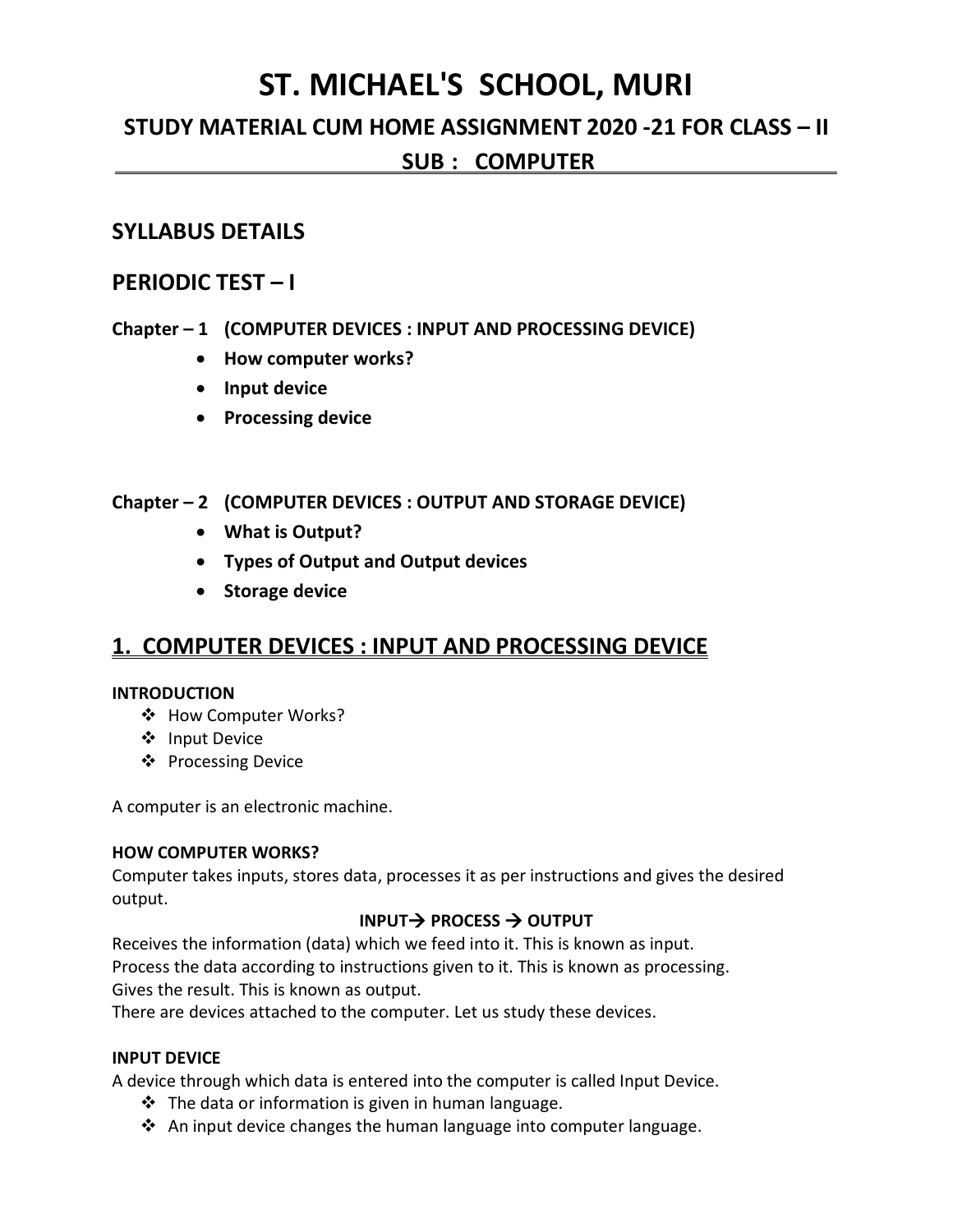Let us study a few input devices used with the computer system.

## **1. KEYBOARD**

- $\clubsuit$  Keyboard has keys or key caps.
- $\clubsuit$  Keyboard is used to type words, numbers and symbols by simply pressing the keys.

## **2. MOUSE**

- ❖ Mouse is a pointing device.
- $\cdot \cdot$  Data or command is entered into the computer by clicking the buttons.
- ❖ It helps to draw lines, curves and freehand shapes on computer.

## **3. TRACKBALL**

- $\div$  Track ball is also a pointing device.
- ❖ It is used to control cursor movement on the screen.
- $\div$  With the trackball mouse, the actual mouse stays fixed on the surface, while fingers do all the moving.
- $\triangleq$  It is used to play computer games.

## **4. JOYSTICK**

- $\cdot$  The device moves in all direction and controls the cursor movement.
- Joystick is used to play computer games and controlling robots.

## **5. LIGHT PEN**

- $\div$  It is also called a mouse pen.
- $\div$  It helps in drawing images.
- $\cdot \cdot$  It helps in selecting objects on the screen by pointing with the pen.

## **6. SCANNER**

- $\cdot$  A scanner copies the information to the computer from the paper.
- $\cdot \cdot$  It changes the information into image.

### **7. WEB CAMERA**

 $\clubsuit$  A web camera is used to take photographs and live videos.

### **8. MICROPHONE**

- $\triangleleft$  A microphone is used to input sound like speech and songs.
- $\clubsuit$  You can record your voice with the help of microphone.

### **PROCESSING DEVICE**

The device which helps to process the input data as per instruction is called processing device. CPU processes data and instructions given by the input device. CPU stands for Central Processing Unit. CPU has three parts.

### **CONTROL UNIT (CU)**

- $\cdot \cdot$  It controls all the devices attached to the computer.
- $\cdot \cdot$  It controls the sequence of operations.

### **MEMORY UNIT (MU)**

 $\cdot \cdot$  It holds the information for short period on the computer during processing.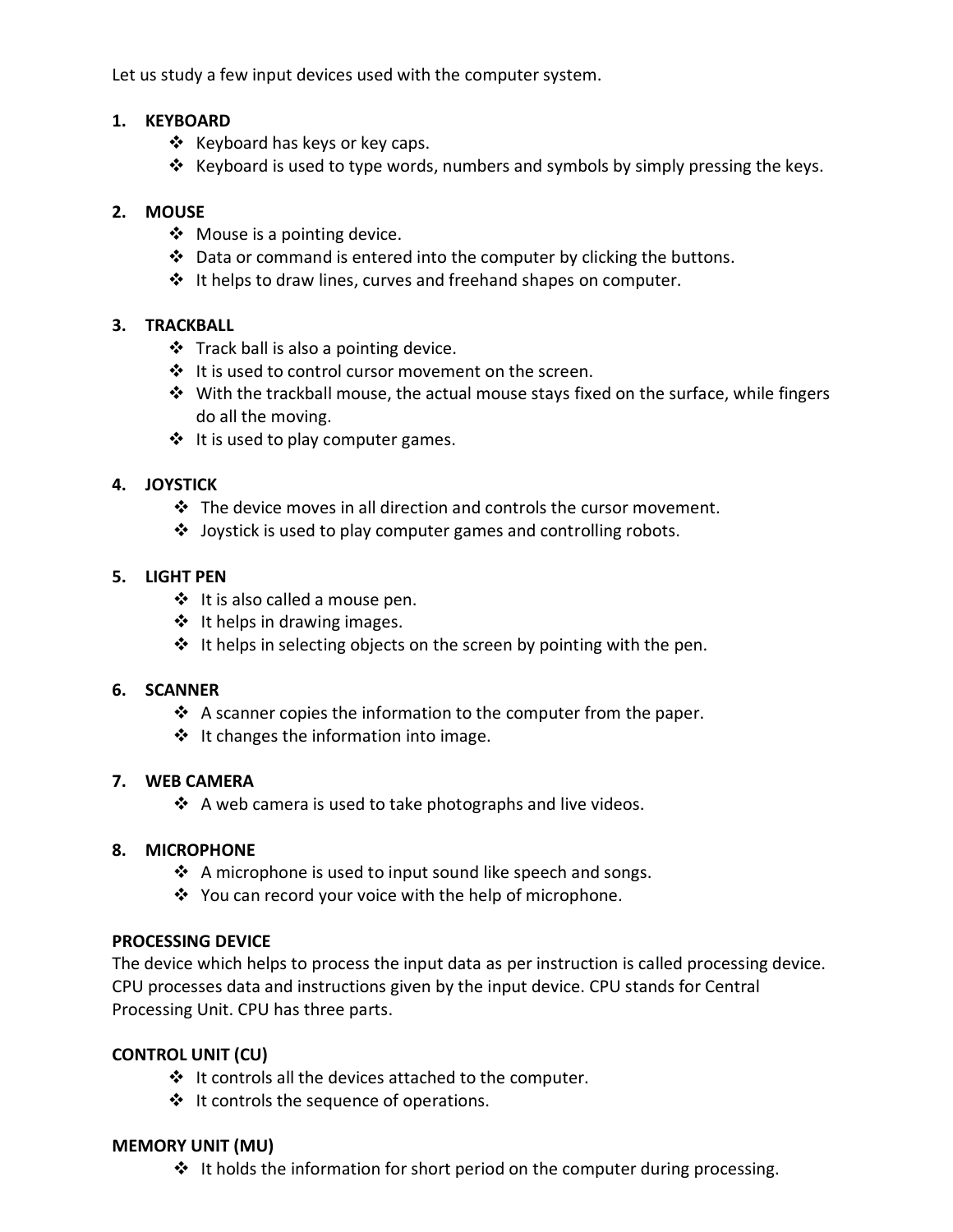### **ARITHMETIC LOGIC UNIT (ALU)**

- $\div$  It performs arithmetical operations on numbers. It includes addition, subtraction, multiplication and division. For example :  $2 + 2 = 4$
- It performs logical operations. It includes greater than and less than. For example : Which is greater, 3 or 2?3 > 2.

## **EXERCISES**

**A. Fill in the blanks with the correct word.**



Answer: 1. MICROPHONE 2. JOYSTICK 3. SCANNER

## **B. State 'T' for true and 'F' for false statements.**

- 1. Keyboard is a peripheral device. ( T )
- 2. Data and Instruction are entered using input devices. ( T )
- 3. Computer understands human language. ( F )

#### **C. Answer the following questions.**

1. Is mouse a peripheral device?

Ans. Yes, mouse is a peripheral device.

2. How commands are entered by using mouse?

Ans. By clicking the button, commands are entered by using mouse.

3. Name an input device used for controlling robots.

Ans. Joy stick is an input device used for controlling robots.

4. How computer system works?

Ans. Computer takes input, stores data, processes it as per instructions and gives the output.

5. What is an input device? Give an example.

Ans. A device through which data is entered into the computer is called input device. Example : Mouse.

6. What is processing device? Give an example.

Ans. The device which helps to process the output data as per instruction is called processing device. Example : CPU.

7. Name two devices used to control cursor movement. Ans. (a) Joy stick (b) Trackball

8. Name two devices used to play computer games. Ans. (a) Joy stick (b) Trackball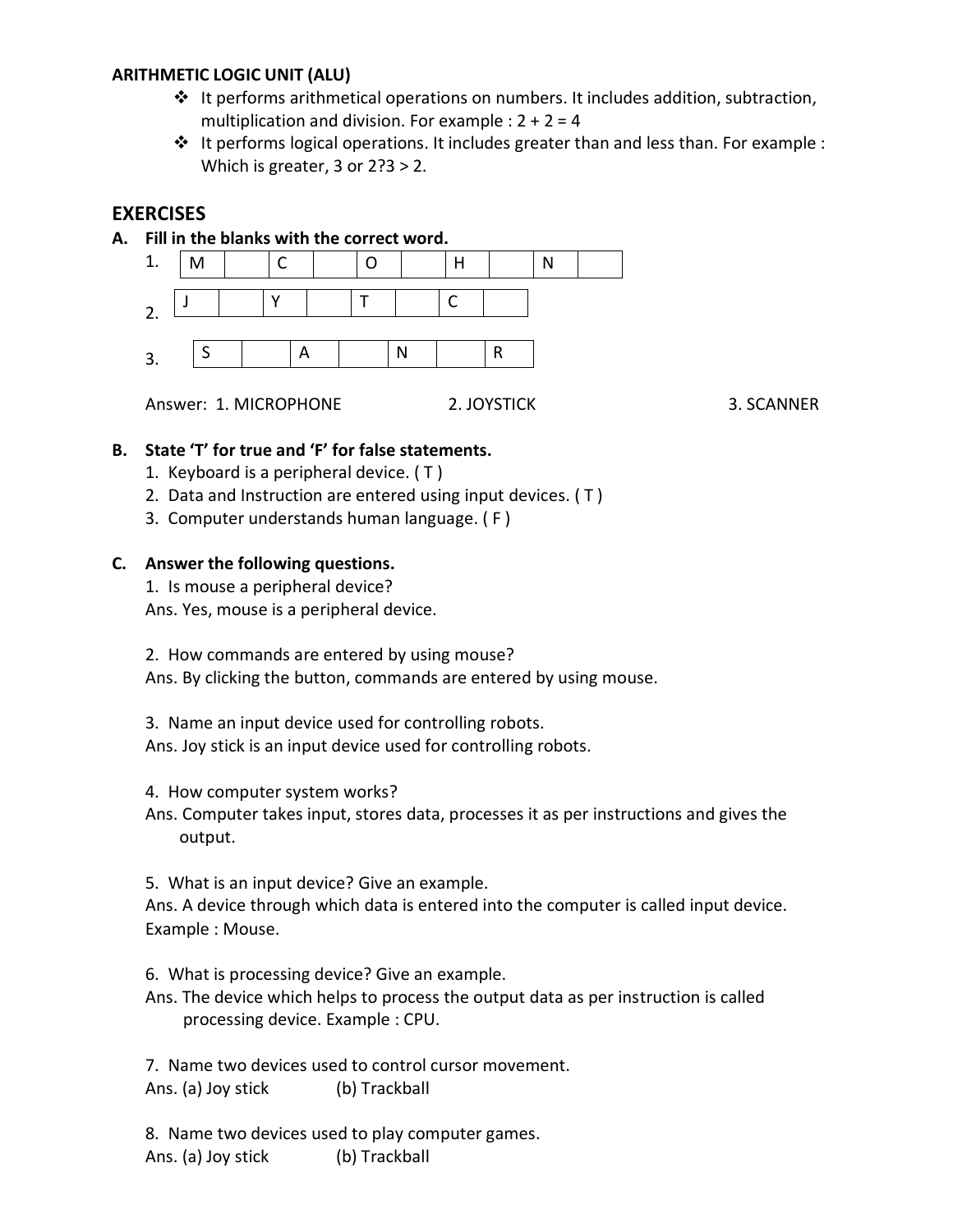## **2. COMPUTER DEVICES : OUTPUT AND STORAGE DEVICE**

### **INTRODUCTION**

- What is Output?
- Output Device
- ❖ Storage Device

## **WHAT IS OUTPUT?**

An output device is a part of computer which displays the result after work is complete. An output is data that has been changed into useful information. Output can be displayed or viewed on the monitor. Output can be listened through speakers or a headset. Output can be printed on a paper by using printer.

## **TYPES OF OUTPUT**

There are two basic outputs.

- $\clubsuit$  Output which can be used for further processing. It is stored on storage device like CD-ROM.
- Output which can be understood and used by the user. It has two forms : **(a) Hard copy (b) Soft copy**

### **Hard Copy**

 $\cdot$  The information is displayed on the paper.

## **Soft Copy**

 $\cdot$  Soft copy output is displayed on the screen.

### **OUTPUT DEVICE**

The device or devices that give us result or output is known as output device. For example : monitor and printer.

#### **PRINTER**

- $\cdot$  Printer can print words, numbers and pictures onto paper.
- $\div$  The printed matter is called printouts.

#### **MONITOR**

- $\clubsuit$  A computer monitor is a TV like display.
- $\triangleleft$  Output can be viewed or displayed on the monitor.

#### **SPEAKER**

 $\cdot$  A speaker gives sound output from the computer.

There are some devices that can be used as both input and output devices.

#### **HEADSET**

- ❖ Headset consists of speakers and microphone.
- $\cdot$  Microphone act as an input device and speakers act as an output device.
- $\cdot \cdot$  They are worn on the ears. At a time only one person can give input and hear the output.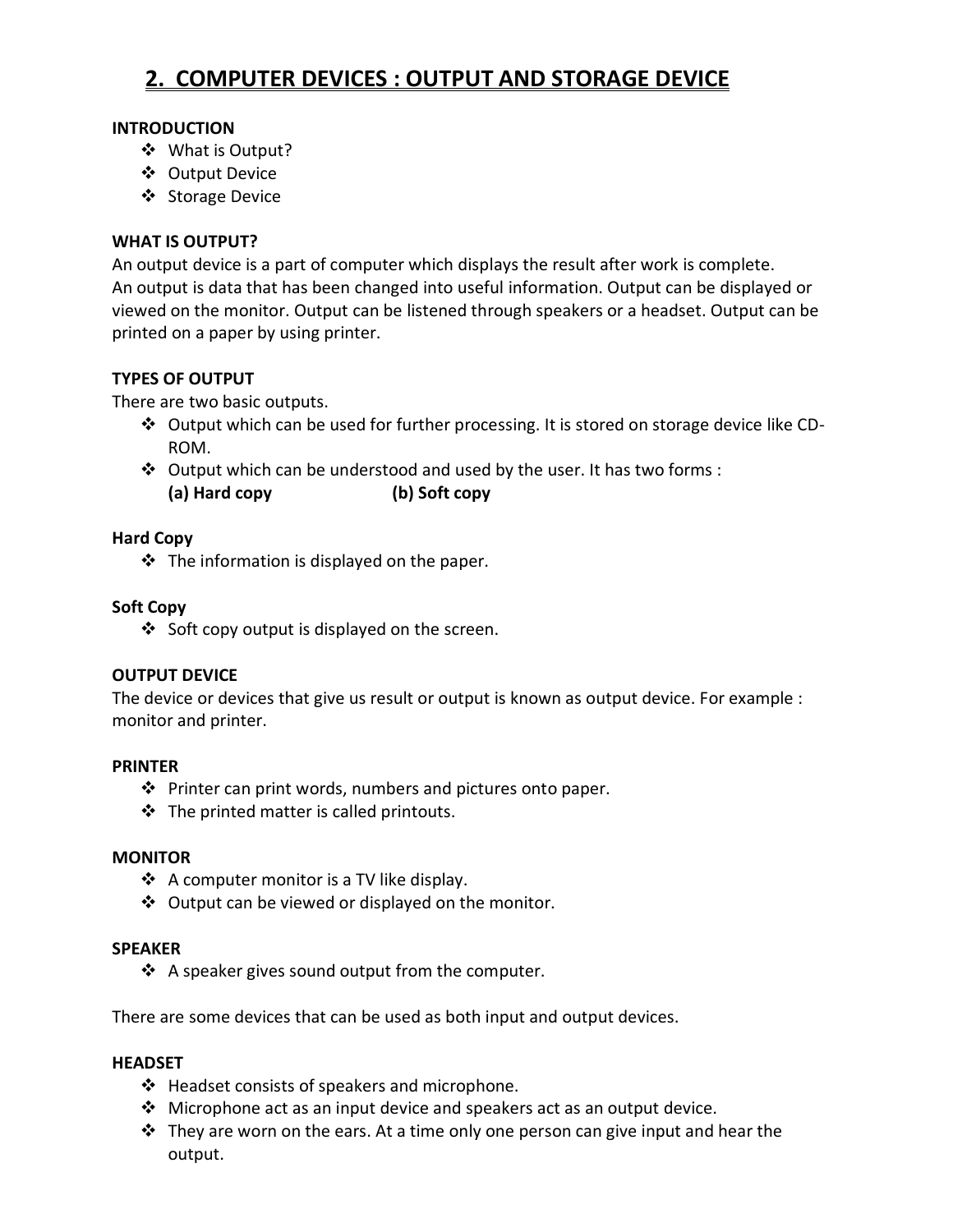#### **FAX**

- $\cdot$  It has a scanner to scan the document.
- $\cdot \cdot$  It has a printer to print the document.

The device used to store information for future use is called storage device.

## **STORAGE DEVICE**

All the work done on the computer needs to be stored. Let us study some common storage device used for the purpose.

## **HARD DISK**

- $\div$  The hard disk is also called hard drive or fixed disk.
- $\cdot$  It is fixed inside the CPU box of the computer.

## **COMPACT DISK**

- ❖ Compact disk is also called CD-ROM.
- $\cdot \cdot$  The CD drive is fixed to the CPU box. The CD works when inserted inside the CD-drive.
- ❖ It can store text, audio and video.

## **EXERCISES**

### **A. Answer the following questions.**

1. Is CD-ROM an output device? Ans. No, CD-ROM is not an output device.

2. Printer is an output device? Yes or No.

Ans. Yes, printer is an output device.

3. What is the type of output from speaker? Ans. Speaker gives us sound output.

4. What is output?

Ans. An output is data that has been changed into useful information.

5. What is storage device?

Ans. The device used to store information for future use is called storage device.

6. Name two forms of output. Ans. (a) Hard Copy (b) Soft Copy

7. Name two devices used as both input and output. Ans. (a) Headset (b) Fax

## **B. State 'T' for true and 'F' for false statements.**

- 1. Output can be viewed on the monitor. ( T )
- 2. Sound output can be printed on paper. ( F )
- 3. CD ROM can't store text. ( F )